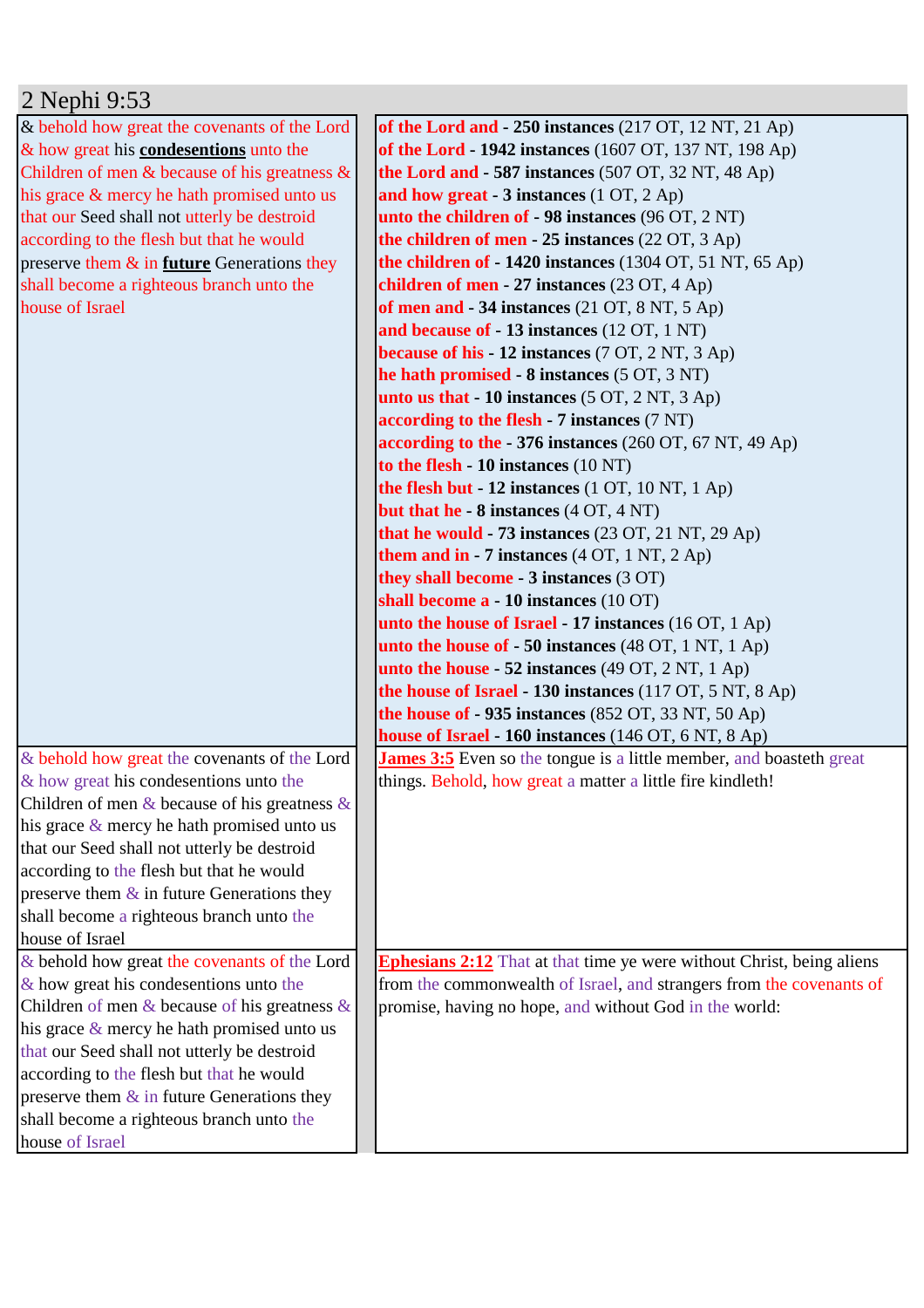| & behold how great the covenants of the Lord       | <b>Amos 9:8</b> Behold, the eyes of the Lord GOD are upon the sinful              |
|----------------------------------------------------|-----------------------------------------------------------------------------------|
| $\&$ how great his condesentions unto the          | kingdom, and I will destroy it from off the face of the earth; saving that I      |
| Children of men $\&$ because of his greatness $\&$ | will not utterly destroy the house of Jacob, saith the LORD.                      |
| his grace $\&$ mercy he hath promised unto us      |                                                                                   |
| that our Seed shall not utterly be destroid        |                                                                                   |
| according to the flesh but that he would           |                                                                                   |
| preserve them $\&$ in future Generations they      |                                                                                   |
| shall become a righteous branch unto the           |                                                                                   |
| house of Israel                                    |                                                                                   |
| & behold how great the covenants of the Lord       | <b>Deuteronomy 31:27</b> For I know thy rebellion, and thy stiff neck: behold,    |
| & how great his condesentions unto the             | while I am yet alive with you this day, ye have been rebellious against           |
| Children of men $\&$ because of his greatness $\&$ | the LORD; and how much more after my death?                                       |
| his grace $\&$ mercy he hath promised unto us      |                                                                                   |
| that our Seed shall not utterly be destroid        |                                                                                   |
| according to the flesh but that he would           |                                                                                   |
| preserve them $\&$ in future Generations they      |                                                                                   |
| shall become a righteous branch unto the           |                                                                                   |
| house of Israel                                    |                                                                                   |
| & behold how great the covenants of the Lord       | <b>Jeremiah 25:38</b> He hath forsaken his covert, as the lion: for their land is |
| $\&$ how great his condesentions unto the          | desolate because of the fierceness of the oppressor, and because of his           |
| Children of men $\&$ because of his greatness $\&$ | fierce anger.                                                                     |
| his grace & mercy he hath promised unto us         |                                                                                   |
| that our Seed shall not utterly be destroid        |                                                                                   |
| according to the flesh but that he would           |                                                                                   |
| preserve them $\&$ in future Generations they      |                                                                                   |
| shall become a righteous branch unto the           |                                                                                   |
| house of Israel                                    |                                                                                   |
| & behold how great the covenants of the Lord       | <b>Deuteronomy 5:24</b> And ye said, Behold, the LORD our God hath                |
| $\&$ how great his condesentions unto the          | shewed us his glory and his greatness, and we have heard his voice out of         |
| Children of men $\&$ because of his greatness $\&$ | the midst of the fire: we have seen this day that God doth talk with man,         |
| his grace & mercy he hath promised unto us         | and he liveth.                                                                    |
| that our Seed shall not utterly be destroid        |                                                                                   |
| according to the flesh but that he would           |                                                                                   |
| preserve them $\&$ in future Generations they      |                                                                                   |
| shall become a righteous branch unto the           |                                                                                   |
| house of Israel                                    |                                                                                   |
| & behold how great the covenants of the Lord       | <b>Tobit 13:4</b> There declare his greatness, and extol him before all the       |
| $\&$ how great his condesentions unto the          | living: for he is our Lord, and he is the God our Father for ever.                |
| Children of men $\&$ because of his greatness $\&$ |                                                                                   |
| his grace $\&$ mercy he hath promised unto us      |                                                                                   |
| that our Seed shall not utterly be destroid        |                                                                                   |
| according to the flesh but that he would           |                                                                                   |
| preserve them $\&$ in future Generations they      |                                                                                   |
| shall become a righteous branch unto the           |                                                                                   |
| house of Israel                                    |                                                                                   |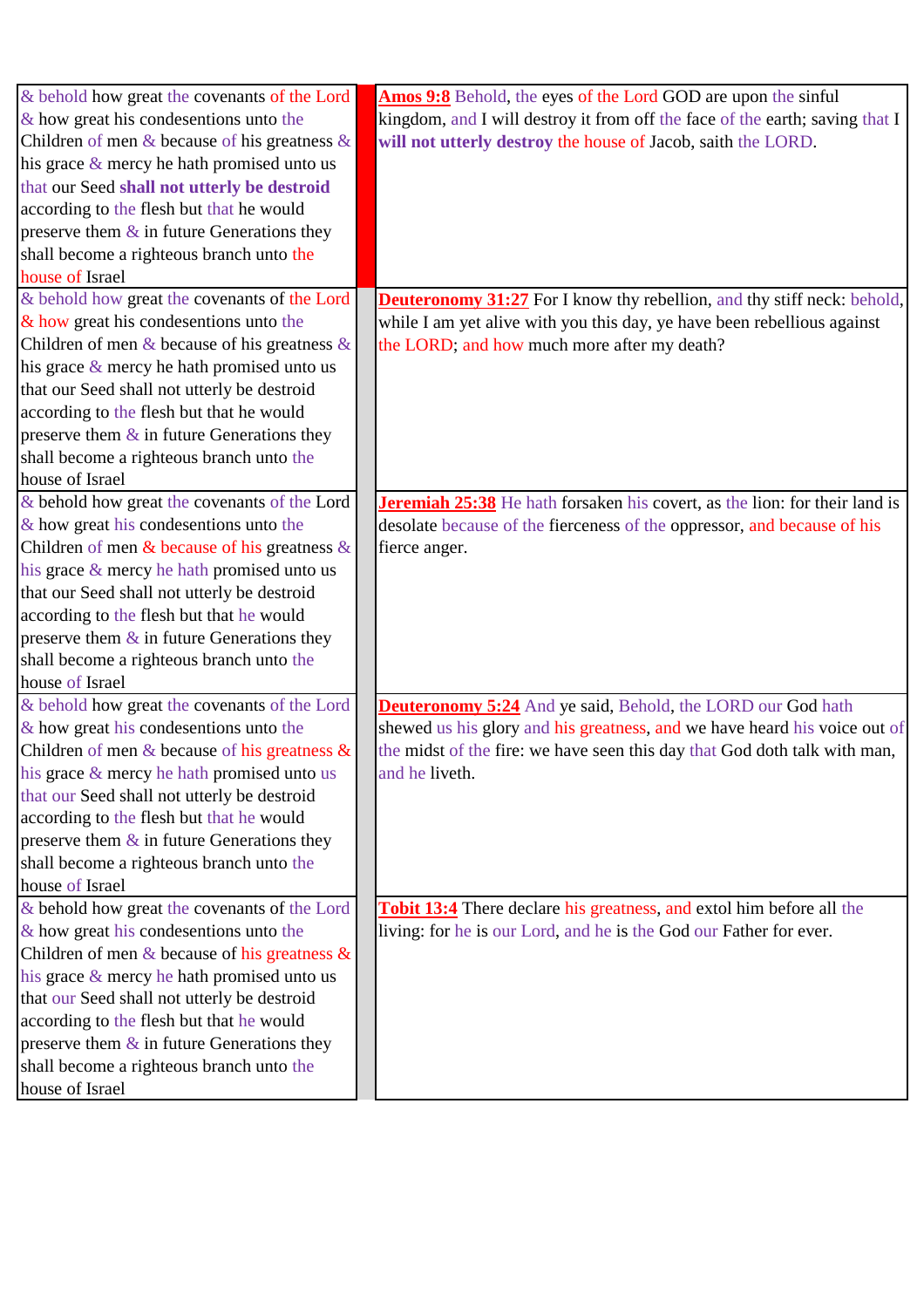| & behold how great the covenants of the Lord       | <b>1 Corinthians 15:10</b> But by the grace of God I am what I am: and his     |
|----------------------------------------------------|--------------------------------------------------------------------------------|
| $\&$ how great his condesentions unto the          | grace which was bestowed upon me was not in vain; but I laboured more          |
| Children of men & because of his greatness $\&$    | abundantly than they all: yet not I, but the grace of God which was with       |
| his grace & mercy he hath promised unto us         | me.                                                                            |
| that our Seed shall not utterly be destroid        |                                                                                |
| according to the flesh but that he would           |                                                                                |
| preserve them $\&$ in future Generations they      |                                                                                |
| shall become a righteous branch unto the           |                                                                                |
| house of Israel                                    |                                                                                |
| & behold how great the covenants of the Lord       | Wisdom 4:15 This the people saw, and understood it not, neither laid           |
| $\&$ how great his condesentions unto the          | they up this in their minds, That his grace and mercy is with his saints,      |
| Children of men $\&$ because of his greatness $\&$ | and that he hath respect unto his chosen.                                      |
| his grace & mercy he hath promised unto us         |                                                                                |
| that our Seed shall not utterly be destroid        |                                                                                |
| according to the flesh but that he would           |                                                                                |
| preserve them $\&$ in future Generations they      |                                                                                |
| shall become a righteous branch unto the           |                                                                                |
| house of Israel                                    |                                                                                |
| & behold how great the covenants of the Lord       | Acts 14:3 Long time therefore abode they speaking boldly in the Lord,          |
| $\&$ how great his condesentions unto the          | which gave testimony unto the word of his grace, and granted signs and         |
| Children of men & because of his greatness $\&$    | wonders to be done by their hands.                                             |
| his grace $\&$ mercy he hath promised unto us      |                                                                                |
| that our Seed shall not utterly be destroid        |                                                                                |
| according to the flesh but that he would           |                                                                                |
| preserve them $\&$ in future Generations they      |                                                                                |
| shall become a righteous branch unto the           |                                                                                |
| house of Israel                                    |                                                                                |
| & behold how great the covenants of the Lord       | <b>Wisdom 3:9</b> They that put their trust in him shall understand the truth: |
| $\&$ how great his condesentions unto the          | and such as be faithful in love shall abide with him: for grace and mercy      |
| Children of men $\&$ because of his greatness $\&$ | is to his saints, and he hath care for his elect.                              |
| his grace & mercy he hath promised unto us         |                                                                                |
| that our Seed shall not utterly be destroid        |                                                                                |
| according to the flesh but that he would           |                                                                                |
| preserve them $\&$ in future Generations they      |                                                                                |
| shall become a righteous branch unto the           |                                                                                |
| house of Israel                                    |                                                                                |
| & behold how great the covenants of the Lord       | James 2:5 Hearken, my beloved brethren, Hath not God chosen the poor           |
| $\&$ how great his condesentions unto the          | of this world rich in faith, and heirs of the kingdom which he hath            |
| Children of men $\&$ because of his greatness $\&$ | promised to them that love him?                                                |
| his grace $\&$ mercy he hath promised unto us      |                                                                                |
| that our Seed shall not utterly be destroid        |                                                                                |
| according to the flesh but that he would           |                                                                                |
| preserve them $\&$ in future Generations they      |                                                                                |
| shall become a righteous branch unto the           |                                                                                |
| house of Israel                                    |                                                                                |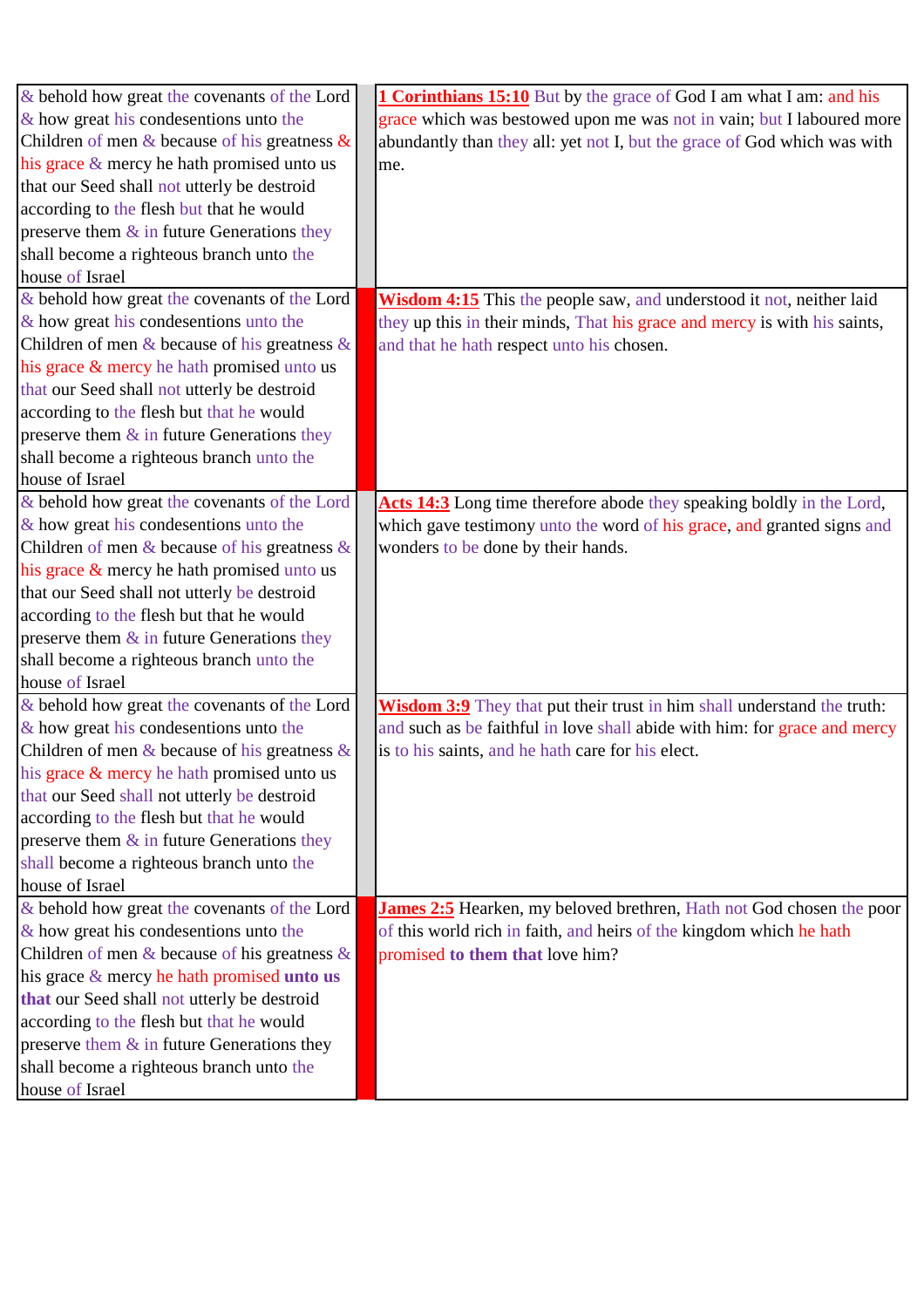| & behold how great the covenants of the Lord              | 2 Maccabees 4:27 So Menelaus got the principality: but as for the           |
|-----------------------------------------------------------|-----------------------------------------------------------------------------|
| $\&$ how great his condesentions unto the                 | money that he had promised unto the king, he took no good order for it,     |
| Children of men $\&$ because of his greatness $\&$        | albeit Sostratis the ruler of the castle required it:                       |
| his grace & mercy he hath promised unto us                |                                                                             |
| that our Seed shall not utterly be destroid               |                                                                             |
| according to the flesh but that he would                  |                                                                             |
| preserve them $\&$ in future Generations they             |                                                                             |
| shall become a righteous branch unto the                  |                                                                             |
| house of Israel                                           |                                                                             |
| & behold how great the covenants of the Lord              | <b>Joshua 23:5</b> And the LORD your God, he shall expel them from before   |
| $\&$ how great his condesentions unto the                 | you, and drive them from out of your sight; and ye shall possess their      |
| Children of men $\&$ because of his greatness $\&$        | land, as the LORD your God hath promised unto you.                          |
| his grace $\&$ mercy he hath promised unto us             |                                                                             |
| that our Seed shall not utterly be destroid               |                                                                             |
| according to the flesh but that he would                  |                                                                             |
| preserve them $\&$ in future Generations they             |                                                                             |
| shall become a righteous branch unto the                  |                                                                             |
| house of Israel                                           |                                                                             |
| & behold how great the covenants of the Lord              | 2 Samuel 19:43 And the men of Israel answered the men of Judah, and         |
| $\&$ how great his condesentions unto the                 | said, We have ten parts in the king, and we have also more right in David   |
| Children of men $&$ because of his greatness $&$          | than ye: why then did ye despise us, that our advice should not be first    |
| his grace $\&$ mercy he hath promised unto us             | had in bringing back our king? And the words of the men of Judah were       |
| that our Seed shall not utterly be destroid               | fiercer than the words of the men of Israel.                                |
| according to the flesh but that he would                  |                                                                             |
| preserve them $\&$ in future Generations they             |                                                                             |
| shall become a righteous branch unto the                  |                                                                             |
| house of Israel                                           |                                                                             |
| $\&$ behold how great the covenants of the Lord           | <b>Jeremiah 9:18</b> And let them make haste, and take up a wailing for us, |
| $\&$ how great his condesentions unto the                 | that our eyes may run down with tears, and our eyelids gush out with        |
| Children of men $\&$ because of his greatness $\&$        | waters.                                                                     |
| his grace $\&$ mercy he hath promised unto $\overline{u}$ |                                                                             |
| that our Seed shall not utterly be destroid               |                                                                             |
| according to the flesh but that he would                  |                                                                             |
| preserve them $\&$ in future Generations they             |                                                                             |
| shall become a righteous branch unto the                  |                                                                             |
| house of Israel                                           |                                                                             |
| & behold how great the covenants of the Lord              | Genesis 38:9 And Onan knew that the seed should not be his; and it          |
| & how great his condesentions unto the                    | came to pass, when he went in unto his brother's wife, that he spilled it   |
| Children of men $\&$ because of his greatness $\&$        | on the ground, lest that he should give seed to his brother.                |
| his grace $\&$ mercy he hath promised unto us             |                                                                             |
| that our Seed shall not utterly be destroid               |                                                                             |
| according to the flesh but that he would                  |                                                                             |
| preserve them $\&$ in future Generations they             |                                                                             |
| shall become a righteous branch unto the                  |                                                                             |
| house of Israel                                           |                                                                             |